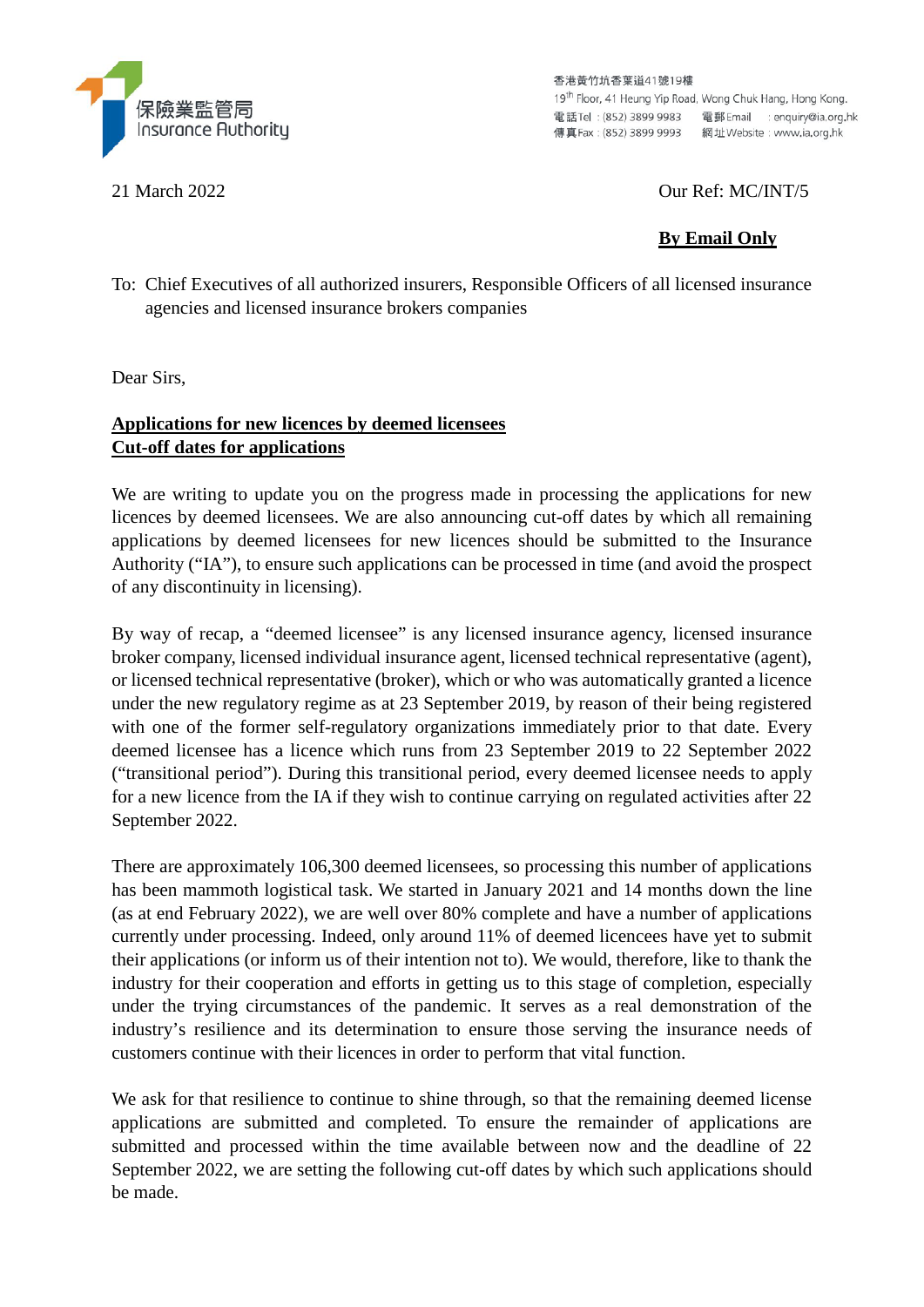### **Cut-off Dates**

In view of the complexity and resources involved for processing different types of licence, there will be two cut-off dates for deemed licensees who have not yet submitted their new licence applications:

| Licence Type                                                                                                                        | <b>Cut-off Date</b>                       |
|-------------------------------------------------------------------------------------------------------------------------------------|-------------------------------------------|
| licensed insurance agency; or<br>licensed insurance broker company                                                                  | $6:00 \text{ pm}$ on 4 July 2022 (Monday) |
| licensed individual insurance agent;<br>licensed technical representative (agent); or<br>licensed technical representative (broker) | 6:00 pm on 8 August 2022 (Monday)         |

Provided a deemed licencee submits his/her/its application for a new licence, with all necessary information and documents, by the above cut-off date (relevant to their licence type), we will endeavour to process the application by 22 September 2022. Indeed, given the ongoing pandemic, provided the application (with necessary information and documents) is submitted by the cut-off date, even if it is the case that the application cannot be processed by 22 September 2022, we will ensure continuity of the licence until the application for the new licence has been processed. The bottom line is, however, that the application needs to be submitted by the relevant cut-off date indicated above.

If a deemed licensee submits his/her/its application after the cut-off date, the IA will not be able to guarantee that it will be processed before the 22 September 2022 deadline. Accordingly, if the application has not been processed by that date, the deemed licence will expire and the person will not be able to carry on regulated activities until the application has been processed and the new licence has been granted (so the person will face the prospect of a gap in licensing). It is imperative, therefore, that the remaining 11% of deemed licensees who or which have not yet submitted their new licence application, do so as soon as practicable and in any event by the relevant cut-off date indicated above.

#### **Exemption to Deemed Licensees**

We would also draw your attention to Annex 2 to the Guideline on "Fit and Proper" Criteria for Licensed Insurance Intermediaries under the Insurance Ordinance (GL23). This exempts a deemed licensee from the new education requirement set out under paragraph 5.2(a) of GL23 in relation to his/her application for a new individual licence provided the licence application is submitted within the transitional period. In other words, a deemed licensee will no longer be able to benefit from this exemption if he or she does not submit an application by the end of the transitional period.